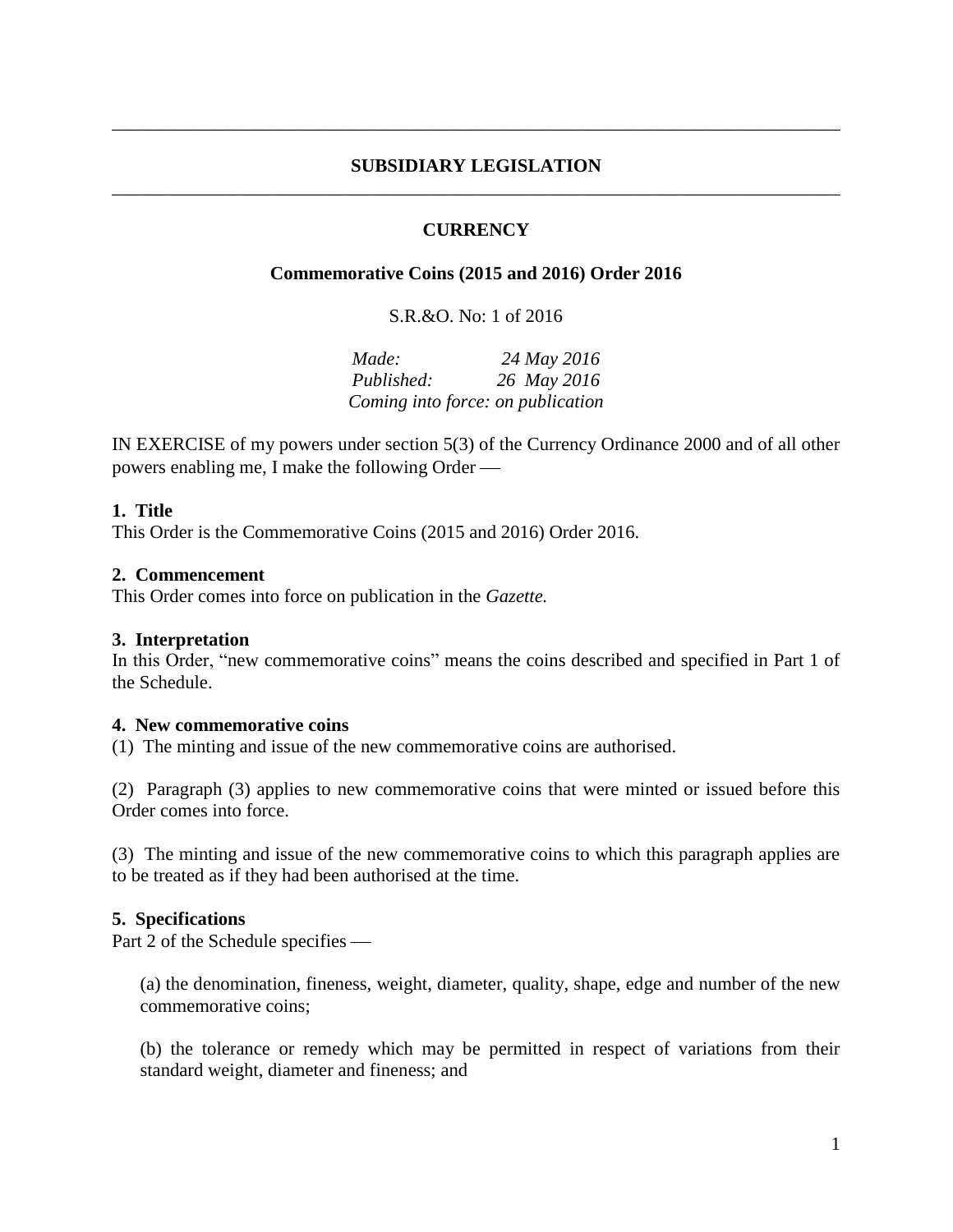(c) the design of their obverse and reverse.

# **6. Deemed denominations of Crown coins and their value as legal tender**

(1) Part 2 of the Schedule also specifies the deemed denomination of the new commemorative coins.

(2) Those coins are legal tender in the Territory in the amount of their deemed denominations.

# **SCHEDULE**

articles 3, 5 and  $6(1)$ 

## **Part 1 Description of the coins**

## **Year of Minting 2015**

# **a) 240th Anniversary of the Discovery of South Georgia by Captain James Cook**

Design depicts an image of Captain James Cook's ship *The Resolution* in the waters of Antarctica. A large iceberg can be seen in the background with a sailor from the ship hacking at a smaller iceberg in the foreground. The wording 'CAPTAIN JAMES COOK – DISCOVERY OF SOUTH GEORGIA' appears in the surround with the value at the base and '1775' above.

The obverse of this coin consists of the uncouped portrait of Her Majesty Queen Elizabeth II by Ian Rank-Broadley surrounded by the inscription 'SOUTH GEORGIA & SOUTH SANDWICH ISLANDS 2015'.

# **b) 30th Anniversary of the Granting of the Coat of Arms**

Design depicts an image of the South Georgia and the South Sandwich Islands Coat of Arms. The wording '30<sup>TH</sup> ANNIVERSARY OF GRANTING OF COAT OF ARMS' appears in the surround with the value at the base.

The obverse of this coin consists of the uncouped portrait of Her Majesty Queen Elizabeth II by Ian Rank-Broadley surrounded by the inscription 'SOUTH GEORGIA & SOUTH SANDWICH ISLANDS 2015'.

## **c) Humpback Whale**

Design depicts an image of a Humpback Whale breaching in Antarctic waters. A large iceberg is shown in the background. The value appears at the right of the design.

The obverse of this coin consists of the uncouped portrait of Her Majesty Queen Elizabeth II by Ian Rank-Broadley surrounded by the inscription 'SOUTH GEORGIA & SOUTH SANDWICH ISLANDS 2015'.

## **d) Queen Elizabeth II – Longest Reigning British Monarch**

Design depicts an image of Her Majesty Queen Elizabeth II from the Duke and Duchess of Cambridge's Wedding in 2011. A smaller image of the famous balcony at Buckingham Palace is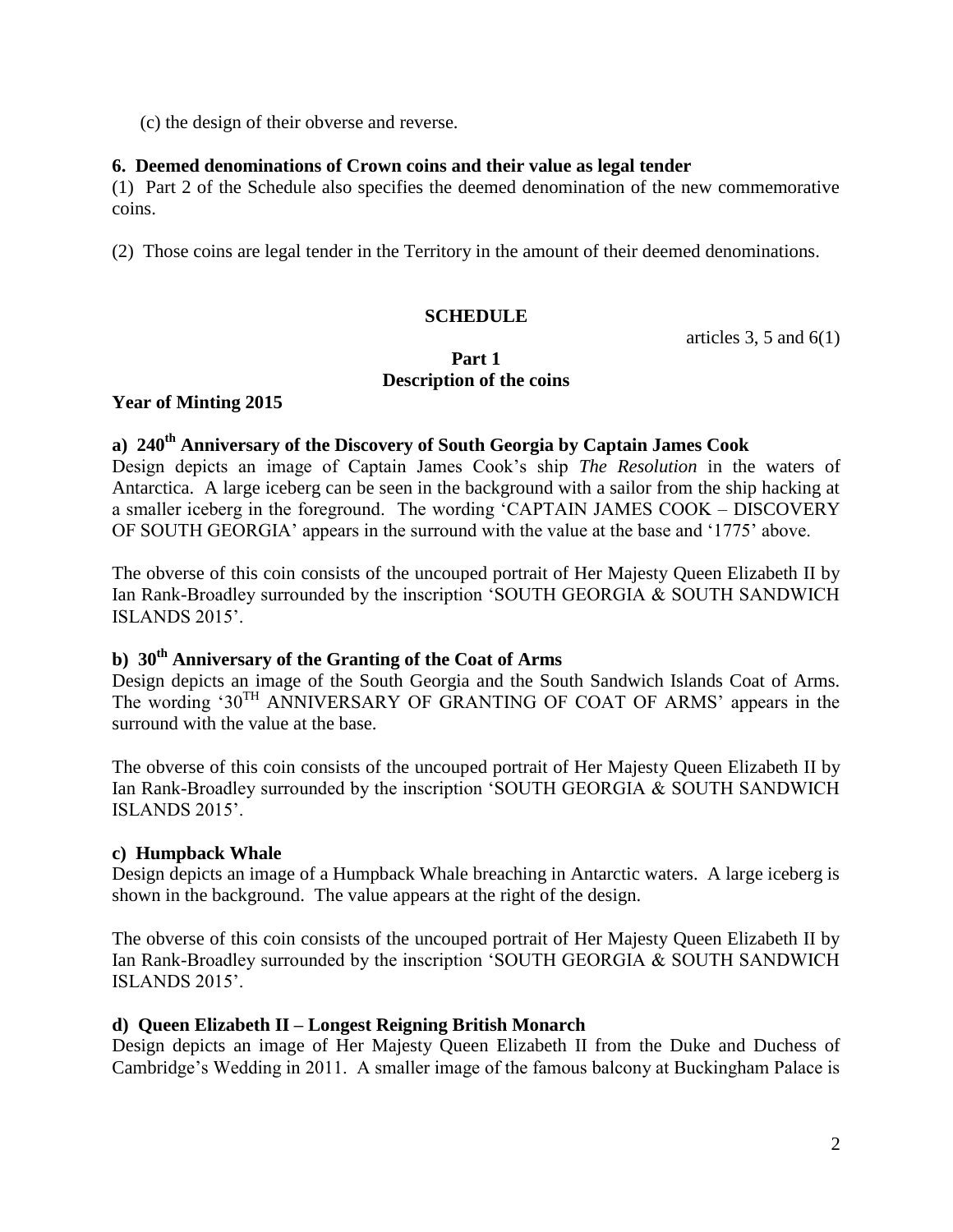also shown. The wording 'HM QUEEN ELIZABETH II' appears in the surround with the value to the right.

The obverse of this coin consists of the uncouped portrait of Her Majesty Queen Elizabeth II by Ian Rank-Broadley surrounded by the inscription 'SOUTH GEORGIA & SOUTH SANDWICH ISLANDS 2015'.

# **Year of Minting 2016**

## **e) Minke Whale**

Design depicts an image a Minke Whale swimming beneath the ocean with floating icebergs above. The value appears within the design.

The obverse of this coin consists of the uncouped portrait of Her Majesty Queen Elizabeth II by Pobjoy Mint surrounded by the inscription 'SOUTH GEORGIA & SOUTH SANDWICH ISLANDS 2016'.

## **f) Ocean Zones - Daylight Zone**

Design represents the Ocean Daylight Zone and features images of a Dolphin, a Cod Icefish, a Patagonian Toothfish and some Krill. The wording 'THE OCEAN – DAYLIGHT ZONE' appears in the surround with the value at the base.

The obverse of this coin consists of the uncouped portrait of Her Majesty Queen Elizabeth II by Pobjoy Mint surrounded by the inscription 'SOUTH GEORGIA & SOUTH SANDWICH ISLANDS 2016'.

## **g) Ocean Zones - Twilight Zone**

Design represents the Ocean Twilight Zone and features images of a Barreleye Fish, a Comb Jelly, a Lantern Fish and a Snipe Eel. The wording 'THE OCEAN – TWILIGHT ZONE' appears in the surround with the value at the base.

The obverse of this coin consists of the uncouped portrait of Her Majesty Queen Elizabeth II by Pobjoy Mint surrounded by the inscription 'SOUTH GEORGIA & SOUTH SANDWICH ISLANDS 2016'.

## **h) Ocean Zones - Midnight Zone**

Design represents the Ocean Midnight Zone and features images of an Angler Fish, a Jellyfish, a Spookfish and a Vampire Squid. The wording 'THE OCEAN – MIDNIGHT ZONE' appears in the surround with the value at the base.

The obverse of this coin consists of the uncouped portrait of Her Majesty Queen Elizabeth II by Pobjoy Mint surrounded by the inscription 'SOUTH GEORGIA & SOUTH SANDWICH ISLANDS 2016'.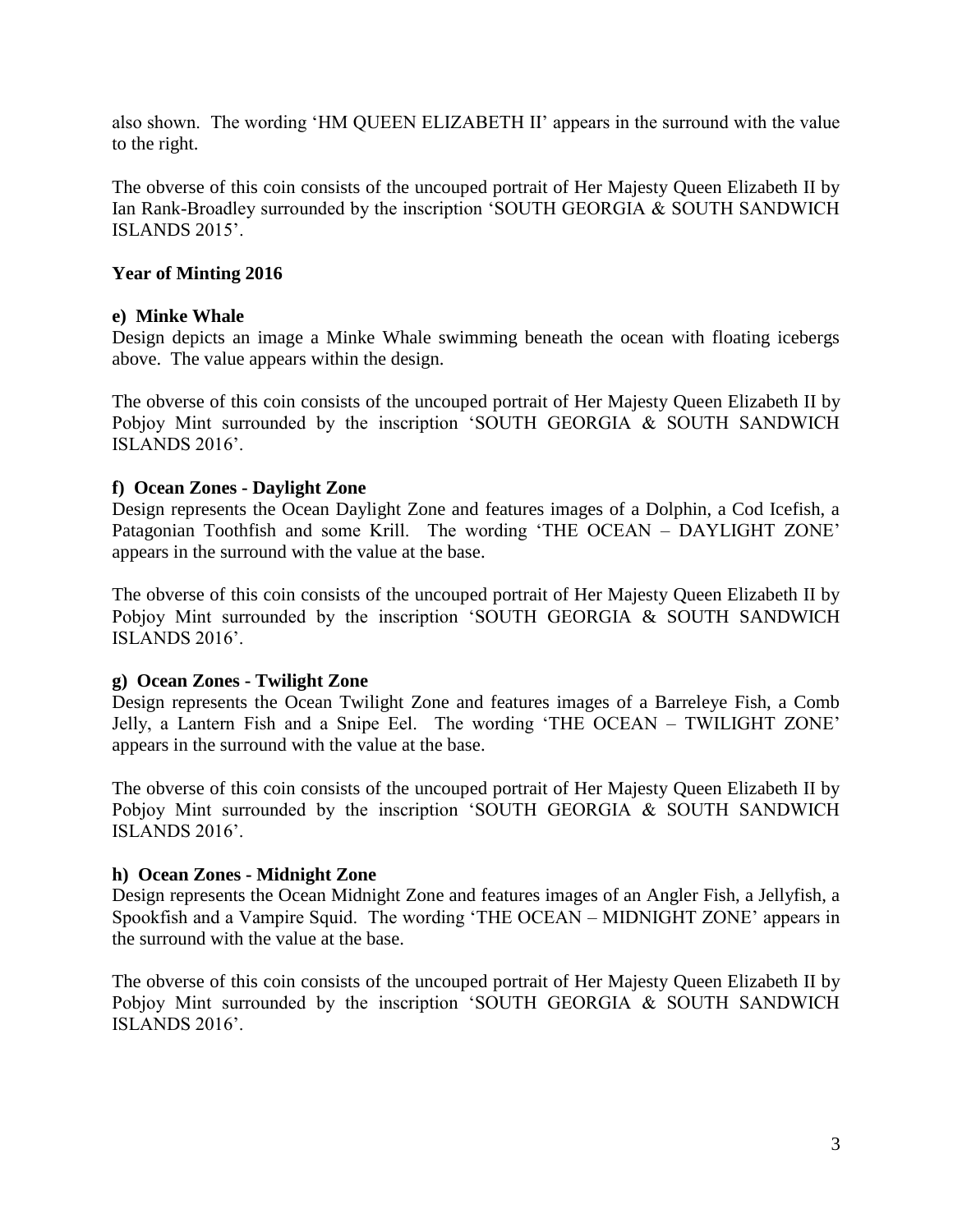# **i) Queen Elizabeth II – 90th Birthday**

Design depicts an image of Her Majesty Queen Elizabeth II during the Trooping the Colour Ceremony in 1952. A smaller image of Royal Standard is also shown. The wording 'HM QUEEN ELIZABETH II' appears in the surround with the value to the right.

The obverse of this coin consists of the uncouped portrait of Her Majesty Queen Elizabeth II by Pobjoy Mint surrounded by the inscription 'SOUTH GEORGIA & SOUTH SANDWICH ISLANDS 2016'.

### **Part 2 Specification, authorised quantity and authorised mint of coins**

**240th Anniversary of the Discovery of South Georgia by Captain James Cook, 30th Anniversary of the Granting of the Coat of Arms, Humpback Whale, Queen Elizabeth II – Longest Reigning British Monarch, Minke Whale and Queen Elizabeth II – 90th Birthday**

| <b>Type</b>   | Gold         | Gold         | Gold         | <b>Titanium</b> | <b>Silver</b> | <b>Silver</b> | Cupro         |
|---------------|--------------|--------------|--------------|-----------------|---------------|---------------|---------------|
|               | <b>Proof</b> | <b>Proof</b> | <b>Proof</b> |                 | <b>Proof</b>  | <b>Proof</b>  | <b>Nickel</b> |
|               |              |              |              |                 |               |               | (see note 1)  |
| Denomination  | £20          | £4           | £2           | £2              | £1            | £2            | £2            |
| Weight (gms)  | 6.22         | 1.24         | 0.50         | 10.00           | 12.00         | 28.28         | 28.28         |
| Diameter (mm) | 22.00        | 13.92        | 11.00        | 36.10           | 38.60         | 38.60         | 38.60         |
| Fineness      | 999.9        | 999.9        | 999.9        | 910.0           | 999.0         | 925.0         | 75%CU         |
|               |              |              |              |                 |               |               | $25\%$ Ni     |
| Quality       | Proof        | Proof        | Proof        | Proof           | Proof         | Proof         | Uncirculated  |
| Shape         | Round        | Round        | Round        | Round           | Round         | Round         | Round         |
| Edge          | Milled       | Milled       | Milled       | Milled          | Milled        | Milled        | Milled        |
| Quantity      | 2,000        | 5,000        | 10,000       | 7,500           | 10,000        | 10,000        | Unlimited     |

**Ocean Zones - Daylight Zone, Ocean Zones - Twilight Zone and Ocean Zones - Midnight Zone**

| <b>Type</b>   | Gold         | Gold         | Gold         | <b>Titanium</b> | <b>Silver</b> | <b>Silver</b> | Cupro         |
|---------------|--------------|--------------|--------------|-----------------|---------------|---------------|---------------|
|               | <b>Proof</b> | <b>Proof</b> | <b>Proof</b> |                 | <b>Proof</b>  | <b>Proof</b>  | <b>Nickel</b> |
|               |              |              |              |                 |               |               | (see note 1)  |
| Denomination  | £20          | £4           | £2           | £2              | £1            | £2            | £2            |
| Weight (gms)  | 6.22         | 1.24         | 0.50         | 10.00           | 12.00         | 28.28         | 28.28         |
| Diameter (mm) | 22.00        | 13.92        | 11.00        | 36.10           | 38.60         | 38.60         | 38.60         |
| Fineness      | 999.9        | 999.9        | 999.9        | 910.0           | 999.0         | 925.0         | 75%CU         |
|               |              |              |              |                 |               |               | $25\%$ Ni     |
| Quality       | Proof        | Proof        | Proof        | Proof           | Proof         | Proof         | Uncirculated  |
| Shape         | Round        | Round        | Round        | Round           | Round         | Round         | Round         |
| Edge          | Milled       | Milled       | Milled       | Milled          | Milled        | Milled        | Milled        |
| Quantity      | 2,000        | 5,000        | 10,000       | 5,000           | 10,000        | 10,000        | Unlimited     |